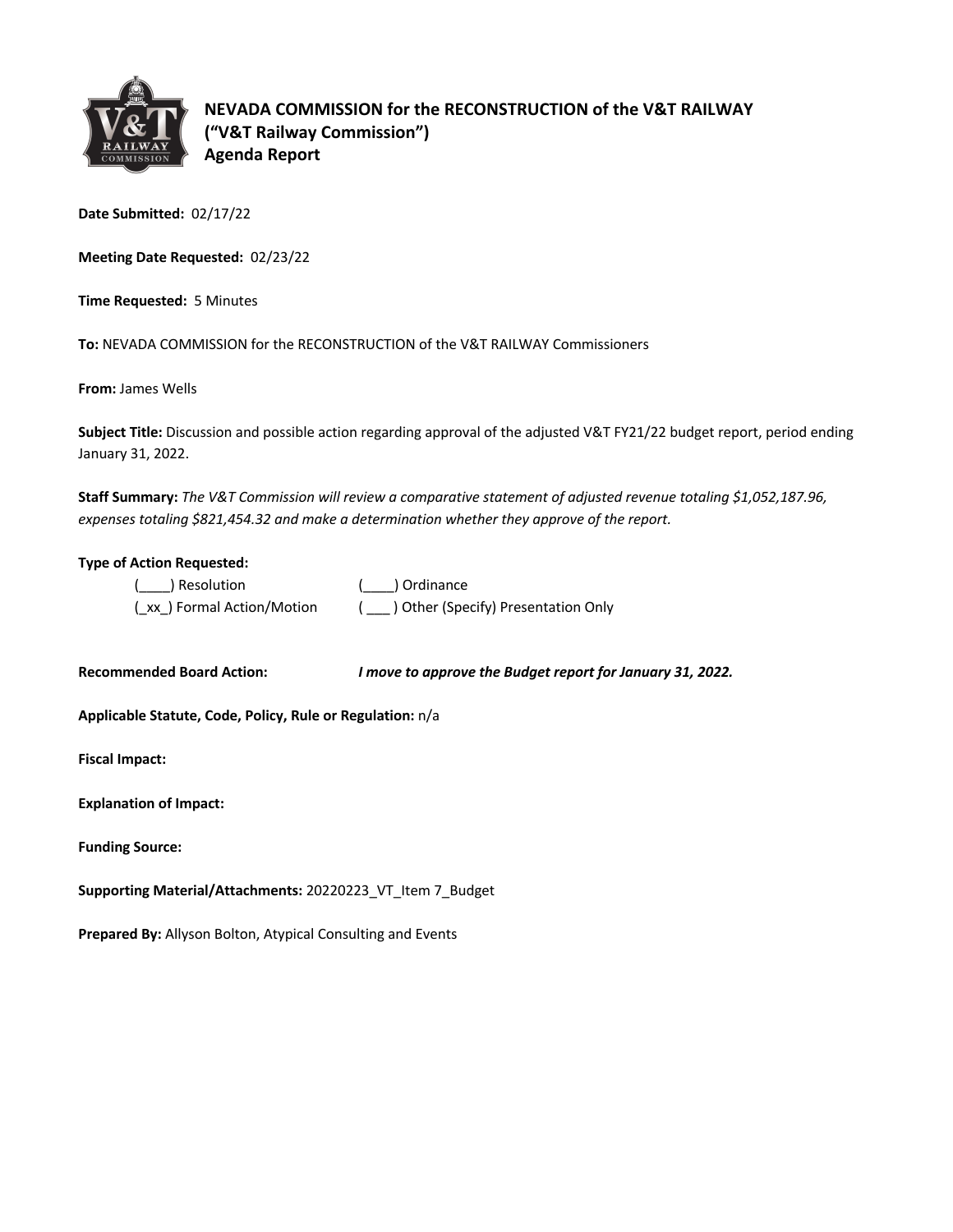## NEVADA COMMISSION FOR THE RECONSTRUCTION OF THE V&T RAILWAY BUDGET TO ACTUAL REPORT FISCAL YEAR: 2022

| PERIOD:        |                                | Percent Year Exhausted: |              | 58.33%                   |              |               |          |
|----------------|--------------------------------|-------------------------|--------------|--------------------------|--------------|---------------|----------|
|                |                                |                         |              |                          |              | Variance      |          |
| <b>REVENUE</b> |                                | Original                | Current      | Period                   | Year-to-Date | Favorable/    | Percent  |
| Code           | Description                    | Budget                  | Budget       | Activity                 | Activity     | (Unfavorable) | Received |
| 221-33220-000  | LICENSE PLATE                  | 21,600.00               | 21,600.00    | 1,816.64                 | 14,176.33    | (7,423.67)    | 65.63%   |
| 221-33400-000  | <b>FEDERAL GRANTS</b>          | 6,000.00                | 6,000.00     |                          | 750.00       | (5,250.00)    | 12.50%   |
| 221-33512-000  | TOURISM TAX                    | 250,000.00              | 250,000.00   | $\overline{\phantom{a}}$ |              | (250,000.00)  | 0.00%    |
| 221-34700-000  | <b>CAP TICKET SALES</b>        | 126,600.00              | 126,600.00   | $\overline{\phantom{a}}$ | 80,876.68    | (45, 723.32)  | 63.88%   |
| 221-34700-232  | CAP TICKET SALES-POLAR         | 376,000.00              | 376,000.00   | $\overline{\phantom{a}}$ | 451,358.32   | 75,358.32     | 120.04%  |
| 221-34700-235  | CAP TICKET SALES-RAILBIKES     | 125,000.00              | 125,000.00   |                          | 39,080.88    | (85, 919.12)  | 31.26%   |
| 221-34710-232  | <b>HISTORICAL FEE-POLAR</b>    |                         |              | $\overline{\phantom{a}}$ | 97,540.00    | 97,540.00     | 100.00%  |
| 221-34720-232  | PARKING FEE-POLAR              |                         |              | $\overline{\phantom{a}}$ | 37,117.00    | 37,117.00     | 100.00%  |
| 221-36203-000  | <b>RENTS</b>                   | 15,000.00               | 15,000.00    |                          | 6,000.00     | (9,000.00)    | 40.00%   |
| 221-36304-232  | <b>PHOTOS</b>                  | 10,000.00               | 10,000.00    | 6,879.17                 | 6,879.17     | (3, 120.83)   | 68.79%   |
| 221-36400-000  | <b>CONTRIB/DONATIONS PRVTE</b> | 100.00                  | 100.00       |                          |              | (100.00)      | 0.00%    |
| 221-36500-000  | MISC - OTHER                   |                         |              |                          | 65,000.00    | 65,000.00     | 100.00%  |
| 221-36540-000  | <b>EQUIPMENT SALES</b>         | 64,000.00               | 64,000.00    | 11,134.72                | 210,364.72   | 146,364.72    | 328.69%  |
| 221-36700-232  | SALE OF GOODS-POLAR            | 50,000.00               | 50,000.00    |                          | 43,044.86    | (6,955.14)    | 86.09%   |
|                | <b>REVENUE TOTAL</b>           | 1,044,300.00            | 1,044,300.00 | 19,830.53                | 1,052,187.96 | 7,887.96      | 100.76%  |

|                                        |                                            |                      |            |                          |                       | Variance       |         |
|----------------------------------------|--------------------------------------------|----------------------|------------|--------------------------|-----------------------|----------------|---------|
| <b>EXPENSE</b>                         |                                            | Original             | Current    | Period                   | Year-to-Date          | Favorable/     | Percent |
| Code                                   | Description                                | Budget               | Budget     | Activity                 | Activity              | (Unfavorable)  | Spent   |
| 221-221-51021-000                      | <b>CASUAL LABOR</b>                        |                      |            |                          |                       |                | 0.00%   |
| 221-221-51021-232                      | CASUAL LABOR-POLAR                         |                      |            | 9,659.20                 | 57,611.74             | (57,611.74)    | 100.00% |
| 221-221-53010-000                      | Postage                                    | 25.00                | 25.00      |                          |                       | 25.00          | 0.00%   |
| 221-221-53010-232                      | POSTAGE - POLAR                            |                      |            |                          |                       |                | 0.00%   |
| 221-221-53011-000                      | <b>OFFICE SUPPLIES</b>                     | 1,800.00             | 1,800.00   |                          | 2,525.26              | (725.26)       | 140.29% |
| 221-221-53012-000                      | <b>TELEPHONE</b>                           | 2,200.00             | 2,200.00   | 164.35                   | 1,062.97              | 1,137.03       | 48.32%  |
| 221-221-53013-000                      | <b>TRAVEL</b>                              | 1,000.00             | 1,000.00   | $\sim$                   | $\tilde{\phantom{a}}$ | 1,000.00       | 0.00%   |
| 221-221-53013-232                      | TRAVEL-POLAR                               | 2,500.00             | 2,500.00   | $\sim$                   | $\sim$                | 2,500.00       | 0.00%   |
| 221-221-53014-000                      | <b>DUES &amp; SUBSCRIPTIONS</b>            | 18,900.00            | 18,900.00  | 45.00                    | 403.98                | 18,496.02      | 2.14%   |
| 221-221-53016-000                      | <b>TRAIN SERVICE</b>                       | $\blacksquare$       |            |                          | 41,200.00             | (41,200.00)    | 100.00% |
| 221-221-53016-232                      | TRAIN SERVICE-POLAR                        | $\sim$               | $\omega$   | 123,500.00               | 123,500.00            | (123,500.00)   | 100.00% |
| 221-221-53022-000                      | <b>UTILITIES</b>                           | 13,925.00            | 13,925.00  | 3,341.17                 | 20,332.02             | (6,407.02)     | 146.01% |
| 221-221-53022-232                      | UTILITIES-POLAR                            |                      |            | 141.69                   | 603.25                | (603.25)       | 100.00% |
| 221-221-53024-000                      | <b>OPERATING SUPPLIES</b>                  |                      |            | $\overline{\phantom{a}}$ |                       |                | 0.00%   |
| 221-221-53024-232                      | <b>OPERATING SUPPLIES-PEX</b>              |                      |            | 785.19                   | 42,023.05             | (42,023.05)    | 100.00% |
| 221-221-53026-233                      | REPAIRS-ENGINE #18                         | 15,000.00            | 15,000.00  | $\omega$                 | 9,708.33              | 5,291.67       | 64.72%  |
| 221-221-53031-000                      | <b>BANK CHARGES</b>                        |                      |            | 14.27                    | 69.01                 | (69.01)        | 100.00% |
| 221-221-53032-000                      | <b>BANK CREDIT CARD FEES</b>               |                      |            | 392.26                   | 6,297.84              | (6, 297.84)    | 100.00% |
| 221-221-53032-232                      | <b>BANK CREDIT CARD FEES-PEX</b>           |                      |            | ÷.                       | 7,424.77              | (7, 424.77)    | 100.00% |
| 221-221-53051-232                      | SECURITY-PEX                               |                      |            | 1,500.00                 | 2,375.00              | (2,375.00)     | 100.00% |
| 221-221-53055-000                      | <b>TRACK MAINT</b>                         | 100,000.00           | 100,000.00 | 8,425.00                 | 67,652.40             | 32,347.60      | 67.65%  |
| 221-221-53057-000                      | <b>BLDG MAINT</b>                          | 2,500.00             | 2,500.00   | ÷,                       | $\blacksquare$        | 2,500.00       | 0.00%   |
| 221-221-53060-000                      | SPECIAL EVENT EXPENSES                     | 16,500.00            | 16,500.00  | $\sim$                   | 1,595.43              | 14,904.57      | 9.67%   |
| 221-221-53060-232                      | SPECIAL EVENT EXPENSES - POLAR             | 8,000.00             | 8,000.00   | 11,948.96                | 36,515.11             | (28, 515.11)   | 456.44% |
| 221-221-53060-235                      | SPECIAL EVENTS-RAILBIKES                   |                      |            |                          | ÷,                    |                | 0.00%   |
| 221-221-53061-232                      | MECHANDISE EXPENSE- POLAR                  | 30,000.00            | 30,000.00  | 360.00                   | 20,345.51             | 9,654.49       | 67.82%  |
| 221-221-53061-235                      | <b>MERCHANDISE - RAILBIKES</b>             |                      |            |                          |                       |                | 0.00%   |
| 221-221-53065-000                      | <b>EVENT ENTERTAINMENT</b>                 | 500.00               | 500.00     |                          | ÷.                    | 500.00         | 0.00%   |
| 221-221-53067-000                      | <b>STAFF MEALS</b>                         |                      |            |                          | 143.84                | (143.84)       | 100.00% |
| 221-221-53070-000                      | PROFESSIONAL SERVICES                      | 282,900.00           | 282,900.00 | 9,546.75                 | 157,277.89            | 125,622.11     | 55.59%  |
| 221-221-53070-232                      | PROFESSIONAL SERVICES-POLAR                |                      |            |                          |                       |                | 71.03%  |
| 221-221-53070-235                      | PROFESSIONAL SERVICES-RAILBIKES            | 124,000.00<br>$\sim$ | 124,000.00 | 21,386.00                | 88,072.00             | 35,928.00      | 100.00% |
|                                        |                                            | 600.00               | 600.00     |                          | 1,155.00              | (1, 155.00)    | 179.17% |
| 221-221-53072-000<br>221-221-53076-000 | <b>FURNITURE &amp; FIXTURES</b>            |                      |            |                          | 1,075.03<br>÷,        | (475.03)       | 0.00%   |
| 221-221-53090-000                      | <b>CHARGE FOR SERVICES</b><br>AUDIT/BUDGET | 19,000.00            | 19,000.00  |                          |                       |                | 0.00%   |
|                                        |                                            |                      |            |                          |                       | 19,000.00      |         |
| 221-221-53305-232                      | <b>ROYALTIES</b>                           | 116,500.00           | 116,500.00 | 120,478.11               | 120,478.11            | (3,978.11)     | 103.41% |
| 221-221-53601-000                      | ADVERTISING/PROMOTION                      | 40,000.00            | 40,000.00  | 93.98<br>$\overline{a}$  | 1,157.47              | 38,842.53      | 2.89%   |
| 221-221-53601-232                      | ADVERTISING/PROMOTION-POLAR                | 75,000.00            | 75,000.00  |                          | 40.00                 | 74,960.00      | 0.05%   |
| 221-221-53602-000                      | TRADITIONAL ADVERTISING                    | ÷,                   |            |                          | ä,                    | $\sim$         | 0.00%   |
| 221-221-53609-000                      | SOCIAL MEDIA/INTERNET                      |                      |            |                          |                       |                | 0.00%   |
| 221-221-53609-232                      | SOCIAL MEDIA ADVERTISING-POLAR             |                      |            |                          |                       |                | 0.00%   |
| 221-221-56500-000                      | MISCELLANEOUS                              |                      |            |                          | 200.00                | (200.00)       | 100.00% |
| 221-221-56500-232                      | MISCELLANEOUS POLAR                        |                      |            |                          | $\overline{a}$        | $\overline{a}$ | 0.00%   |
| 221-221-56504-000                      | MEETING EXPENSE                            | 250.00               | 250.00     |                          | 13.67                 | 236.33         | 5.47%   |
| 221-221-56510-000                      | <b>SHIPPING</b>                            |                      |            | 12.21                    | 12.21                 | (12.21)        | 100.00% |
| 221-221-56600-000                      | <b>INSURANCE PREMIUM</b>                   | 12,000.00            | 12,000.00  | 10,583.43                | 10,583.43             | 1,416.57       | 88.20%  |
| 221-221-64010-000                      | CAPITAL OUTLAY                             | 50,000.00            | 50,000.00  | $\bar{a}$                |                       | 50,000.00      | 0.00%   |
|                                        | <b>EXPENSE TOTAL</b>                       | 933,100.00           | 933,100.00 | 322,377.57               | 821,454.32            | 111,645.68     | 11.97%  |
|                                        | REPORT SURPLUS/(DEFICIT)                   | 111,200.00           | 111,200.00 | (302, 547.04)            | 230,733.64            | 119,533.64     | 207.49% |